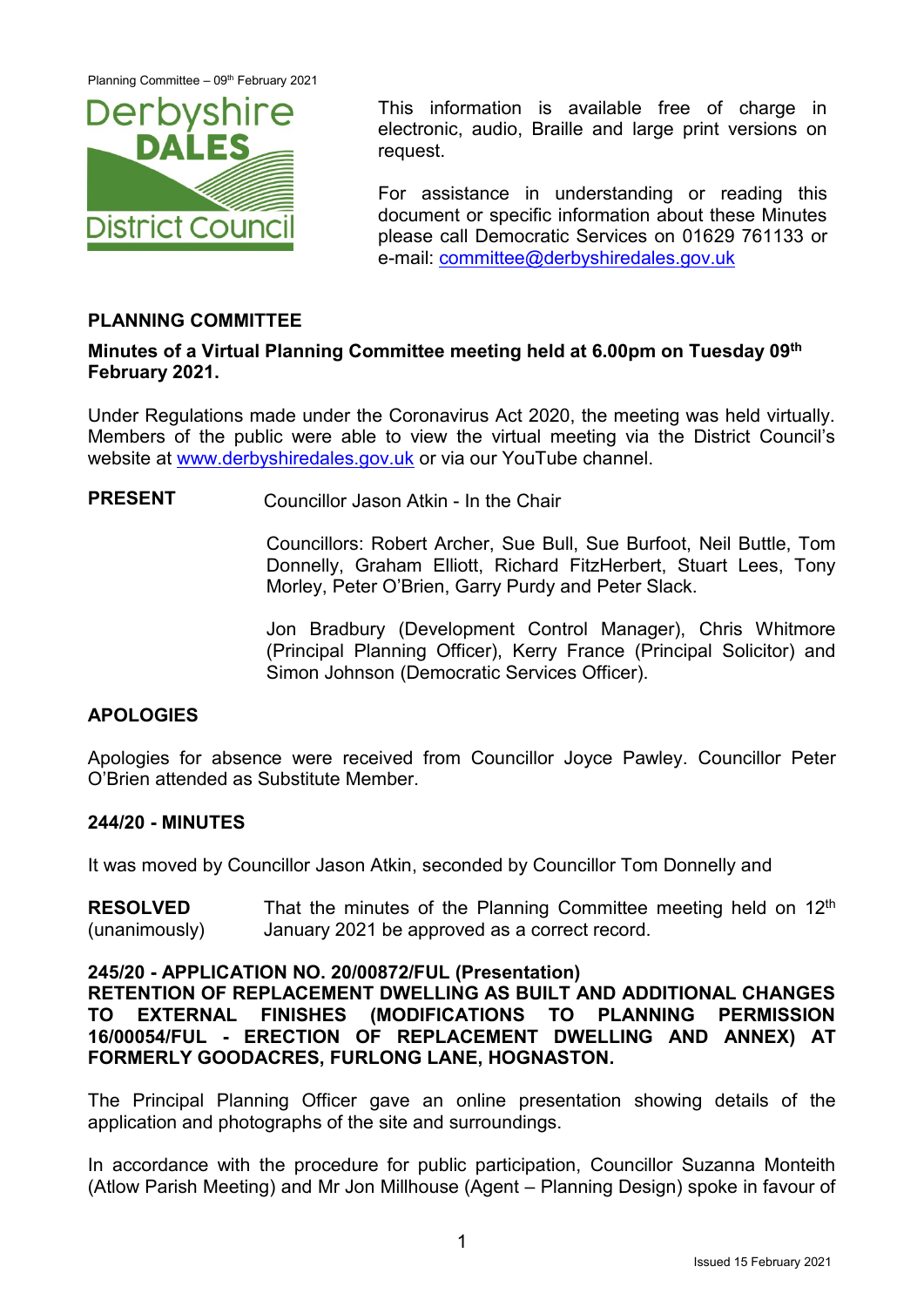the application. Councillor Chris Stait (Hognaston Parish Council) spoke against the application.

Further in line with the Council's procedure for direct public participation, representations received from the public, in accordance with the criteria set out in the agenda, were published on the District Council website together with Officer responses and are set out below:

Consultation responses were set out in section 5 of the report.

# **1. THE FOLLOWING COMMENTS HAVE BEEN RECEIVED FROM CHRIS STAIT, CHAIRMAN OF HOGNASTON PARISH COUNCIL:**

It is disappointing to read the conditions applied to this application.

It has disregarded all the concerns registered in the 9 letters of objection from those houses who can see this property from Hognaston Parish.

1. The growth in mass of the property has not been ameliorated by a more significant change in render colour; the proposed grey/white will still result in a bright box structure. The conditions of the previous application declared it should not be unduly prominent and should minimise impact on the landscape

2. The hard and soft landscaping (Condition 5 of the previous application) has not been addressed, the shown bushes and hedges that formed the domestic curtilage have been omitted, all of which would minimise visual impact.



3. The tree planting is minimal contains an unusual mix of trees and does not form a spinney with hedgerows, as is the landscape character of this area, summarised as Peak Fringe and lower Derwent countryside.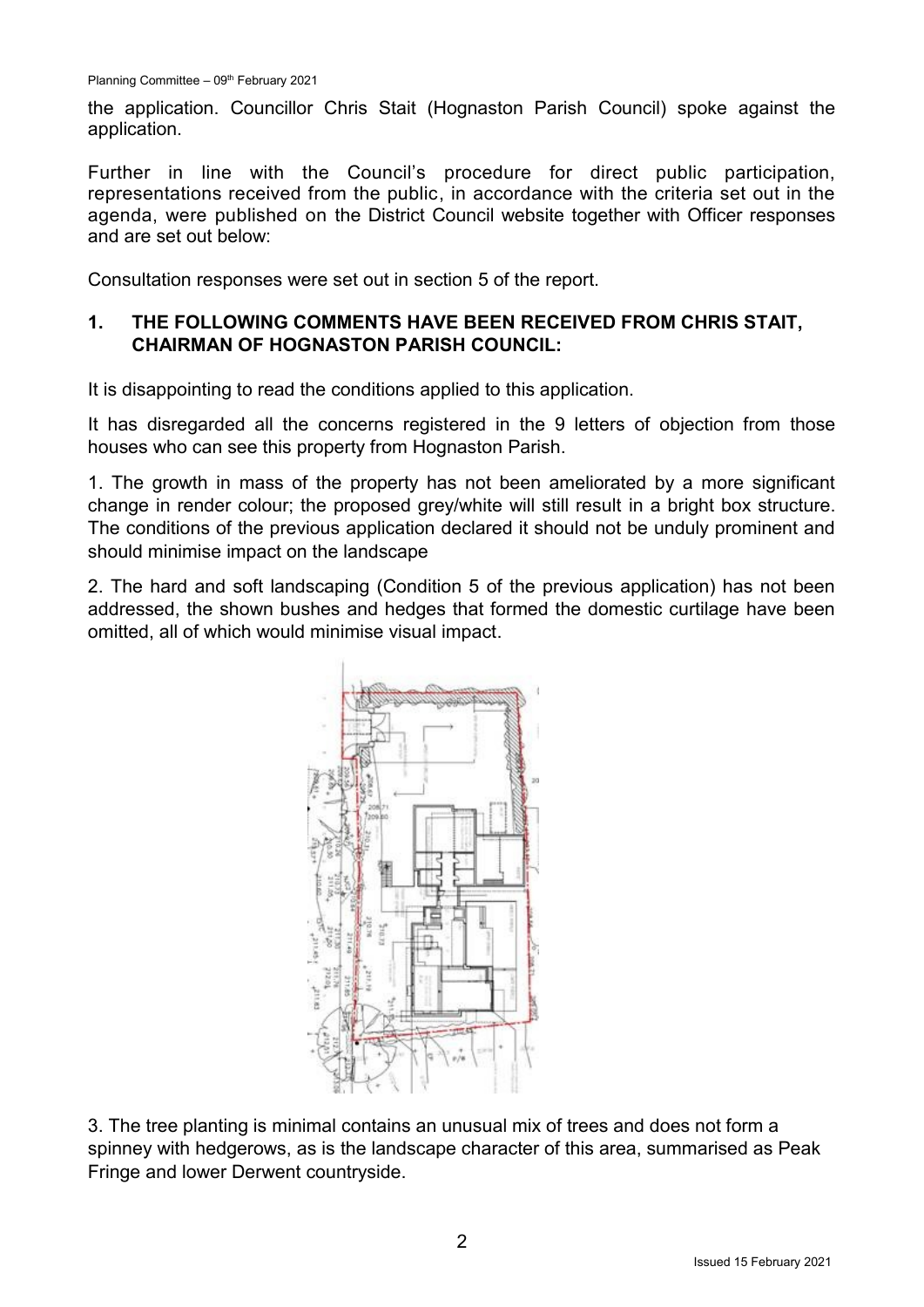We would ask you ensure the planning committee request amended colour palette and an adequate planting scheme reducing the visual impact.

## **Officer Comments:**

Officers advise that members note the comments and draw their attention to the conditions set out in the officer recommendation, which repeat the details previously reserved in respect of landscaping and the use of an appropriate render colour / finish.

## **2. THE FOLLOWING COMMENTS HAVE ALSO BEEN RECEIVED FROM A LOCAL RESIDENT:**

I have recently seen a letter from the applicant's agent that seems to suggest that I edited the photograph of the sunlight glare from his roof. Please have my 100% categorical assurance that I did not do this. Not only is this absolutely something I would not do, I also would not have a clue 'how' to do it if I wanted to!

The picture I took and sent to you was taken out of shade in a field and I took a similar one last week. If you or anybody else wishes to observe the roof in sunlight for yourself, you are more than welcome to view it from the exact spot that I took the picture from.

## **Officer Comments:**

Members are advised to note the comments. Agreement to the use of pre-treated / weathered zinc sheeting to the roof has been previously reached in respect of condition 2 of planning permission code ref. 16/00054/FUL and the applicant has confirmed that this has been installed and is a matt, non-reflective variety.

Should members be concerned about the finish of the zinc sheeting to the walls a condition could be imposed to require that it is a pre-weathered, no reflective variety that will not result in any glare.

It was moved by Councillor Garry Purdy, seconded by Councillor Peter O'Brien and

**RESOLVED** (unanimously) That planning permission be granted subject to the conditions set out in the report and the additional condition recommended by Committee:

## **Additional Condition:**

To ensure the implementation of landscaping, either before occupation of the dwelling, or within 12 months of the permission, whichever is the sooner.

## **246/20 - APPLICATION NO. 20/01071/FUL (Presentation)**

**PROPOSED EXTERNAL ALTERATIONS TO BUILDING, IN ASSOCIATION WITH APPROVED PRIOR NOTIFICATION REFERENCE 20/00261/PDC, FOR CHANGE OF USE OF AGRICULTURAL BUILDING TO A FLEXIBLE USE (C1 HOLIDAY ACCOMODATION WITH ANCILLARY STABLING) AT THE GRAIN STORE BUILDING, SOMERSAL FARM, CHURCH LANE, SOMERSAL HERBERT, DERBYSHIRE DE6 5PD.**

The Development Control Manager gave an online presentation showing details of the application and photographs of the site and surroundings.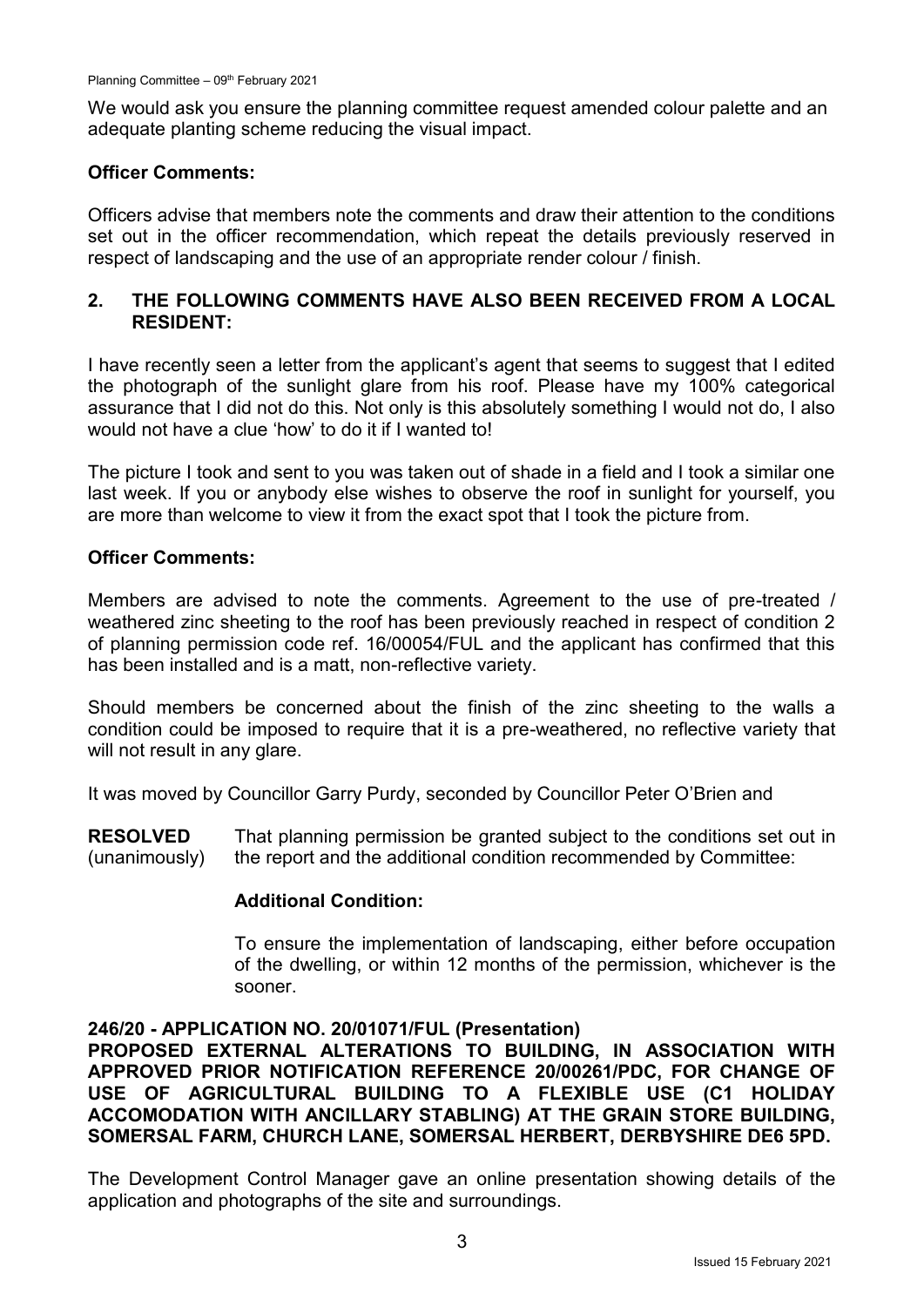Consultation responses were set out in section 5 of the report.

It was moved by Councillor Richard FitzHerbert, seconded by Councillor Tom Donnelly and

**RESOLVED** (unanimously) That planning permission be granted subject to the conditions set out in the report.

#### **247/20 - APPLICATION NO. 20/01165/FUL (Presentation)**

## **CHANGE OF USE OF HAIRDRESSING SALON, WITH RESIDENTIAL ACCOMODATION, TO HOUSE IN MULTIPLE OCCUPATION (USE CLASS C4) AT 50 WELLINGTON STREET, MATLOCK.**

The Development Control Manager gave an online presentation showing details of the application and photographs of the site and surroundings.

In accordance with the procedure for public participation, Councillor Margaret Elsworth (Matlock Town Council), Mr Philip Branford, Mr Andrew Minshall, Mrs Sarah Minshall (local residents) and Councillor Steve Wain (Ward Member) spoke against the application.

Further in line with the Council's procedure for direct public participation, representations received from the public, in accordance with the criteria set out in the agenda, were published on the District Council website together with Officer responses and are set out below:

Consultation responses were set out in section 5 of the report.

#### **Officer Comments:**

Since the completion of the report, the agent has provided the following floor spaces for the four proposed bedrooms.

Bedroom 1 - 14.9 sq.m. + en-suite - 3 sq.m.

Bedroom 2 - 14.8 sq.m. + en-suite - 3 sq.m.

- Bedroom 3 11.8 sq.m. + en-suite 3 sq.m.
- Bedroom 4 10.0 sq.m. + bathroom 6 sq.m.

It was moved by Councillor Garry Purdy, seconded by Councillor Neil Buttle and

**RESOLVED** That determination of the application be deferred to a future meeting of the Committee.

#### **Reason:**

The Committee requested deferral of the application to give more time to gain information on the bin storage arrangements, the treatment of the shop frontage to ensure the privacy of future tenants is properly assessed and to try and establish the precise number of future tenants.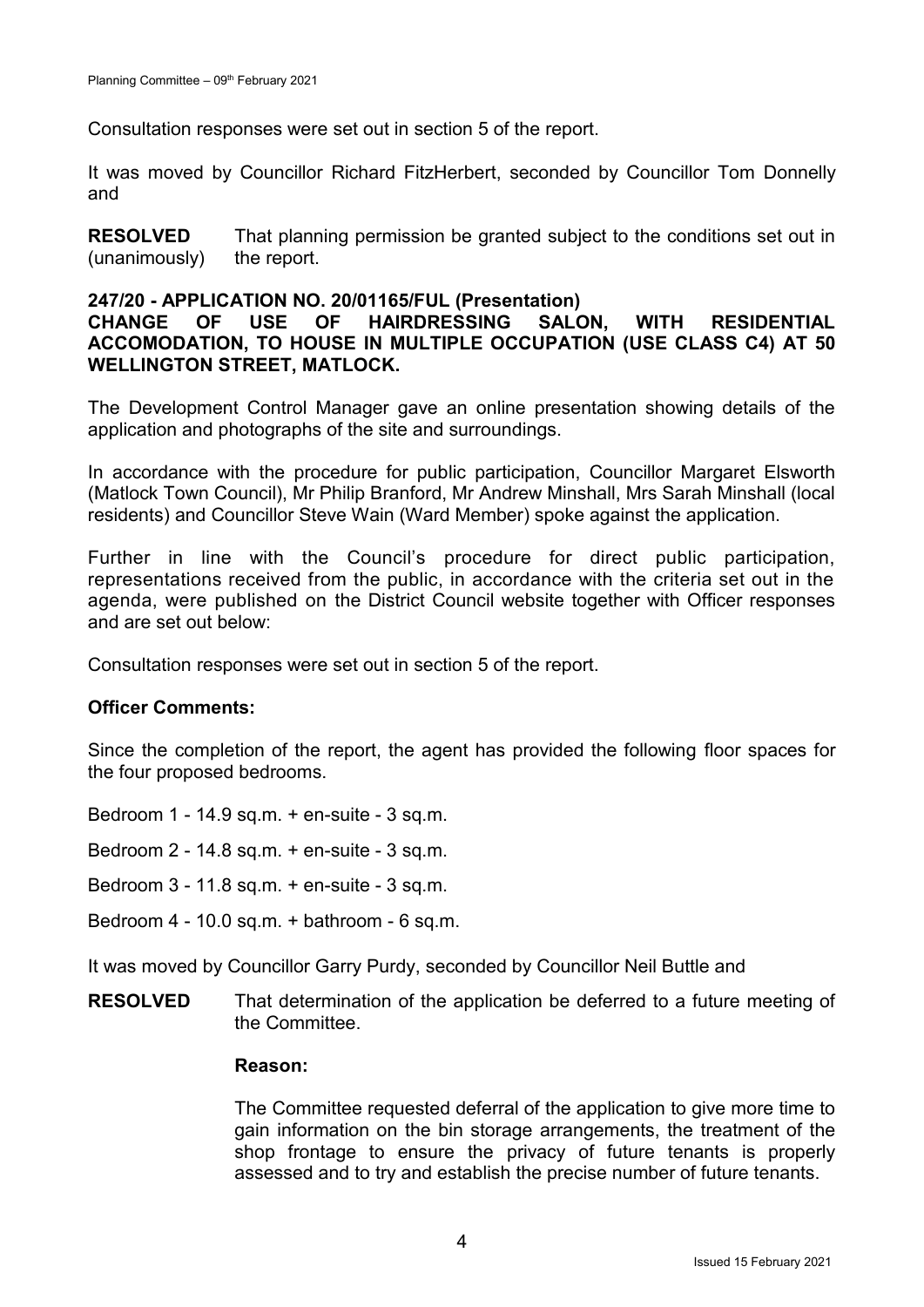#### **Voting:**

| For               | 10 |
|-------------------|----|
| <b>Against</b>    | 3  |
| <b>Abstention</b> | O  |

The Chairman declared the motion CARRIED.

Councillor Graham Elliott left the meeting at 8:26pm.

# **248/20 - MOTION TO CONTINUE**

At 8:28pm, at the conclusion of public participation on Item 5.4 of the agenda – Application No. 20/01223/FUL:

It was moved by Councillor Jason Atkin, seconded by Councillor Tony Morley and

**RESOLVED** (unanimously) That, in accordance with Rule of Procedure 13, the meeting continue beyond 2 hours 30 minutes to enable the business on the agenda to be concluded.

## **249/20 - APPLICATION NO. 20/01223/FUL (Presentation)**

# **DEMOLITION OF DEPOT BUILDING AND ERECTION OF 4 NO. DWELLING HOUSES AT THE FORMER HALLMARK TRACTOR SITE, ASHBOURNE ROAD, SUDBURY.**

The Principal Planning Officer gave an online presentation showing details of the application and photographs of the site and surroundings.

In accordance with the procedure for public participation, The Hon. David Legh DL (local resident) and Ms Kay Davies (Agent – Fisher German) spoke in favour of the application. Councillor Jacqueline Allison (Ward Member) spoke against the application.

Further in line with the Council's procedure for direct public participation, representations received from the public, in accordance with the criteria set out in the agenda, were published on the District Council website together with Officer responses and are set out below:

Consultation responses were set out in section 5 of the report.

## **1. THE FOLLOWING COMMENTS FROM THE APPLICANT'S AGENT HAVE BEEN RECEIVED IN RELATION TO A REPORT TO THE COMMUNITY AND ENVIRONMENT COMMITTEE ON 10TH FEBRUARY 2021.**

Since issuing the Planning Committee agenda a report to the Community and Environment Committee has been published, dated  $2<sup>nd</sup>$  February 2021 which sets the requirements under Section 35 of the Planning and Compulsory Purchase Act 2004 to prepare an Authority Monitoring Report setting out the extent to which the District Council is meeting the milestones for Local Plan documents and the extent to which the District Council is monitoring the effectiveness of Local Plan policies, in particular those relating to housing and economic development.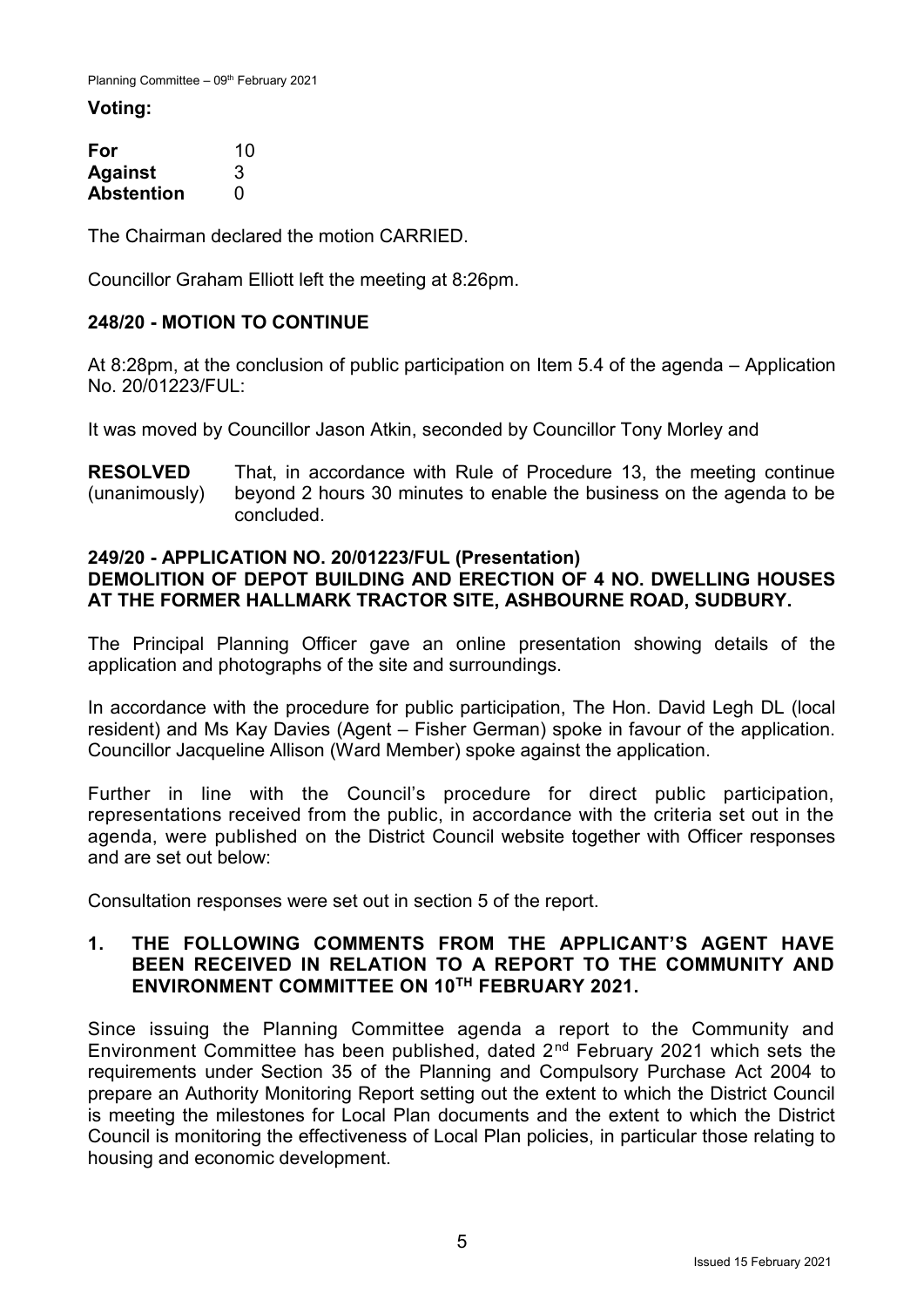The Local Planning Authority Monitoring Report covers the period 1st April 2019 to 31st March 2020.

The report confirms that whilst it is anticipated that the Objectively Assessed Housing Need identified in the adopted Derbyshire Dales Local Plan of 5680 dwellings will be met by 2033, in the shorter term the Authority Monitoring Report confirms that as at 1st April 2020 the District Council does not have five years supply worth of housing, providing only 4.61 years' worth supply of land for housing.

### **Officer Comments:**

Whilst the Annual Monitoring Report is not formally approved (as it is to be considered at the Community and Environment Committee on the  $10<sup>th</sup>$  February 2021), it does provide an officer assessment of supply based on specified national formula and up to date housing delivery information.

Paragraph 11 d) in the National Planning Policy Framework (2019) advises that where policies which are most important for determining the application are out-of-date, including, situations where the local planning authority cannot demonstrate a five year supply of deliverable housing sites (with the appropriate buffer), planning permission should be granted unless;

*i. the application of policies in this Framework that protect areas or assets of particular importance provides a clear reason for refusing the development proposed; or*

*ii. any adverse impacts of doing so would significantly and demonstrably outweigh the benefits, when assessed against the*

When all of the main issues identified in the officer report are weighed in the balance and having due regard to all the elements of the framework it is considered that the social and environmental disbenefits identified would significantly and demonstrably outweigh the benefits associated with the delivery of a modest number of dwellinghouses within the countryside in this case, thereby failing to satisfy the requirements of 11 b) of the National Planning Policy Framework (2019).

## **2. THE FOLLOWING COMMENTS FROM THE APPLICANT'S AGENT IN RESPECT OF REASON FOR REFUSAL NO. 4 HAVE BEEN RECEIVED:**

The applicant seeks to address refusal reason 4 of the Officers committee report (*the application fails to provide sufficient information to fully demonstrate that demolition of the existing building would not harm protected species that may be present in the building*) with the submission of a Bat Survey, which was submitted by their agent on the 4<sup>th</sup> February 2020.

## **Officer Comments:**

The survey has found no evidence of bat use associated with the building. Derbyshire Wildlife Trust advise that the development is not likely to result in an impact on biodiversity and as such there should be no loss of biodiversity as a result of the development in their consultation response dated 8<sup>th</sup> February 2021.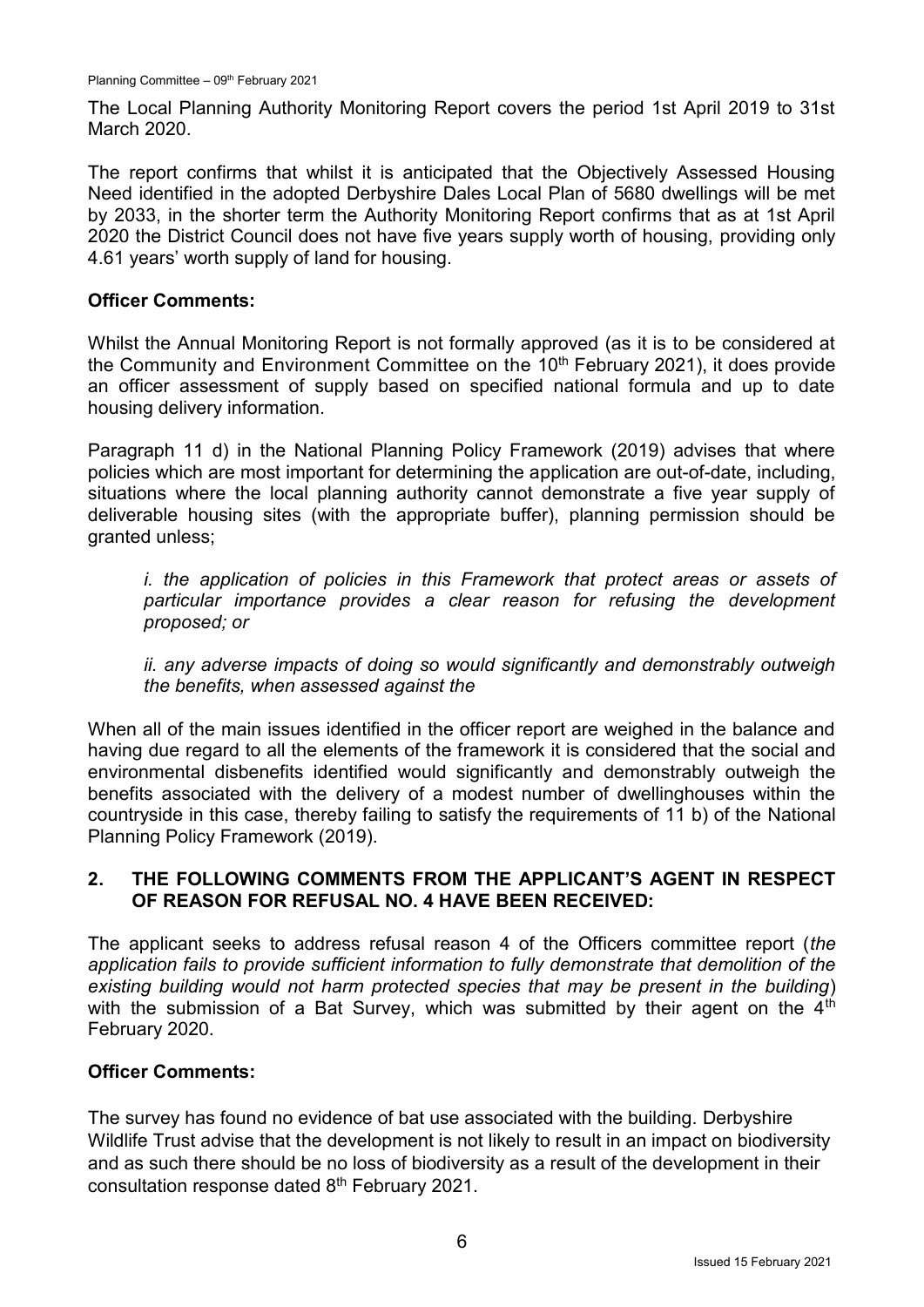The Local Planning Authority is satisfied that sufficient information has now been submitted to resolve refusal reason 4 within the officer's report. This reason is therefore removed from the recommendation.

# **3. THE FOLLOWING COMMENTS ADDRESSED TO CLLR PURDY, FROM DAVID LEGH HAVE BEEN RECEIVED:**

I apologise for troubling you again. I wrote to you on 18<sup>th</sup> January regarding this planning application which comes before you on 9<sup>th</sup> February.

The officers' report is now to hand, with a recommendation of REFUSAL. This comes as a surprise, particularly as the previous application 20/00482/FUL for change of use from B2 to E8 was received with little enthusiasm by members and strong opposition from neighbours, and was subsequently withdrawn. The signals were that an appropriate residential scheme would be generally welcomed and carry support. I should like to offer the following comments on statements contained in the *Officer Appraisal*:

- 7.6 Officers fail to acknowledge in the report that a motion to approve the previous application 20/00482/FUL failed to receive the necessary support and was voted down. A formal motion to refuse was deferred whilst advice was taken to draft appropriate reasons.
- 7.7 Officers' comments here are disingenuous. It would be time-consuming and costly to carry out a marketing exercise for a development that is inappropriate and unpopular and which has been withdrawn. It is unarguable that demand for office space has collapsed following COVID-19. Officers need only drive round business parks to see how many For Sale/To let boards are up.
- 7.10 As previously stated I support the applicant's contention that the development proposed complies with Policy S1, S4 and S9. Officers assert that the development is contrary to NPPF (2019) without justifying this. At the risk of repeating my previous submission: "Paragraph 118 goes on to confirm this included rural previously developed land and give *substantial weight* to the value of using suitable brownfield land within settlements for homes. In Paragraph 119 Local Authorities are charged with taking a proactive role in helping bring forward land to meet development needs and Paragraph 121 states that a positive approach should be taken to applications for alternative uses of land which is development but unallocated and could meet other development needs."
- 7.15 Is this a serious contention? Frankly, the existing premises (acknowledged by officers to have "fallen into disrepair"), have little architectural merit and, even refurbished, will not have "a positive impact on the character and appearance *[sic]* area"
- 7.17 "…..resulting in the inclusion of an incongruous cranked style house." What does this curious phrase mean? I have never heard before of a *cranked style house*.
- 7.18 "…..would introduce an incongruous and cramped form of development on this visually prominent site". *Incongruous*? No. *Cramped*? Hardly, by comparison with recently consented developments in Marston Montgomery and Doveridge. The density of the development is an important consideration. I believe that the